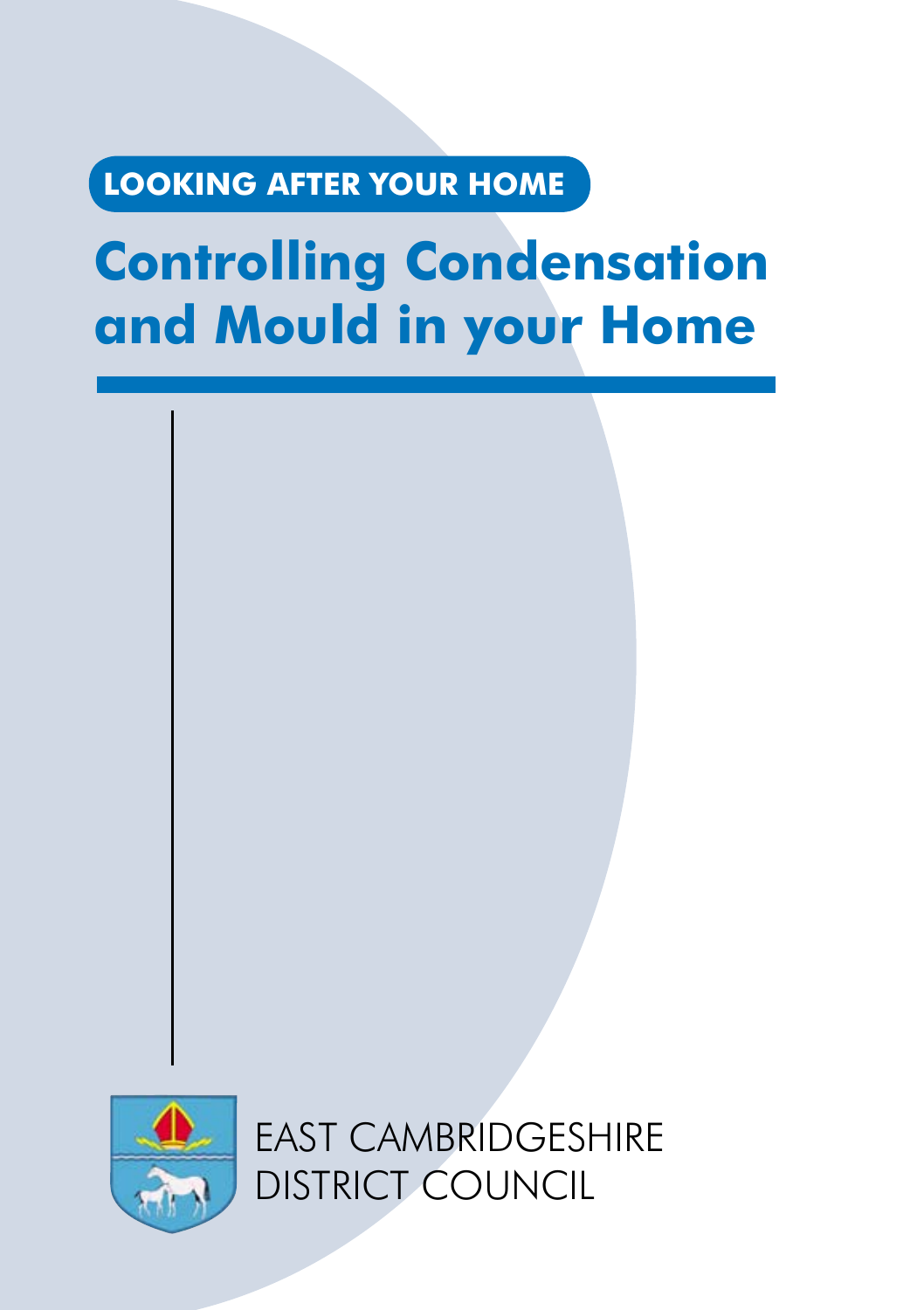# There are three main causes of condensation

- Moisture produced by everyday activities. • • Not enough ventilation.
- Not enough ventilation. •
- Cool temperatures. • Cooking comme even breathing even breathing  $\sim$  even breathing  $\sim$  and to the to the to the to the to the to the to the to the to the to the to the to the to the to the to the to the to the to the to the to the to the to



Walls with black mould growth

 $-$  even breathing  $-$  add to the moisture in the air. If this moisture is allowed to build up it can cause damp. This can cause black mould growth on walls, ceilings, furniture and clothing. Some people do not realise that this mould growth is often caused by condensation from normal activities, mistakenly iforn normal activities, mistakenly<br>thinking these are signs of damp amining these are signs or damp<br>caused by problems with the property itself. of damp caused by problems with proplemy<br>elf.

This leaflet gives helpful advice on how to treat condensation in the home.

# **How much moisture can be produced How much moisture can be produced in your home in a day? in your home in a day?**

| Total amount of moisture produced<br>24 pints<br>in your home in one day |                                                           |                                               |
|--------------------------------------------------------------------------|-----------------------------------------------------------|-----------------------------------------------|
| Using a paraffin or bottled gas heater<br>$\Box$                         |                                                           | 3 pints                                       |
| Drying clothes                                                           | UUUUUUUUU                                                 | 9 pints                                       |
| Washing clothes                                                          |                                                           | $\begin{bmatrix} 1 \\ 1 \end{bmatrix}$ 1 pint |
| Having a bath or shower                                                  |                                                           | $\bigcap_i \bigcap_i$ 2 pints                 |
| Cooking and boiling a kettle                                             | $\bigcap \bigcap \bigcap \bigcap \bigcap \bigcap$ 6 pints |                                               |
| Two people active for one day                                            |                                                           | $\bigcap \bigcap \bigcap$ 3 pints             |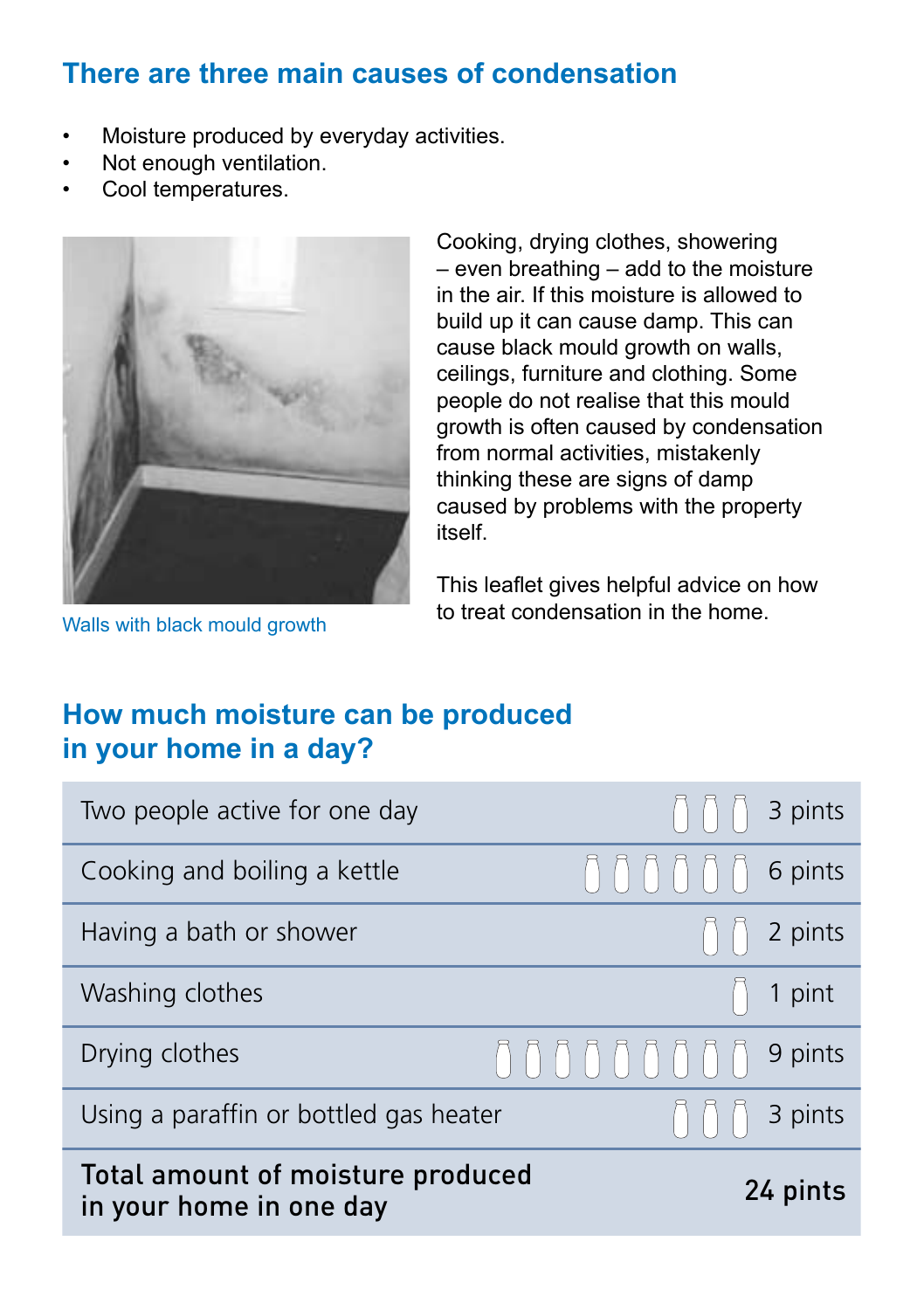## **There are three main ways to tackle the problem**

- Stop moisture building up. •
- Ventilate, or air, the home. •
- Keep your home warm. •

#### **Stop moisture building up**

- Wipe down surfaces where moisture settles. •
- Cover boiling pans when cooking. •
- When cooking, bathing or washing and drying clothes, close kitchen and bathroomdoors to prevent steam goinginto colder rooms. even after you have finished. •
- Cover fish tanks to stop the water evaporating into the air. •
- Dry clothes outside where possible. •
- Make sure tumble dryers are vented to the outside. •
- Avoid using bottled gas or paraffin heaters as these produce a lot of moisture and can also be a health and safety risk if not used and stored appropriately. •
- Ventilate, or air, the home •
- When cooking or washing, open windows or use extractors. •
- Where drying clothes inside is necessary, do so in a small room with windows open. •
- Open windows for a while each day or use the trickle/night vents. •
- Do not block air vents this is also important where gas and heating appliances are concerned as they need a supply of oxygen to work effectively and allow gases, such as carbon monoxide, to escape. •
- Allow air to circulate around furniture and in cupboards – you can do this by making sure cupboards and wardrobes aren't overfilled and there is space between the furniture and the wall. •

#### **Keep your home warm**

- Draught proofing will keep your home warmer – and help reduce fuel bills. When the whole house is warmer, condensation is less likely to form. •
- Insulating your loft and walls will help. If yours are not insulated. contact **Warm Front** for details **0800 316 2805.** •
- Maintain a low heat when the weather is cold or wet – this is more effective than short bursts of high heat. •

## **Important things to remember**

- Do not block permanent ventilators. •
- Never block a chimney opening. •
- Do not draught proof: – rooms where there is condensation or mould growth – rooms where there is a gas cooker or a fuel-burning heater, for example a gas fire windows in the bathroom or kitchen. •
- Do not put furniture against cold external walls. •

#### **What to do if your home already has mould**

#### **The tips set out should help prevent mould, but what if you already have the problem? How do you get rid of it?**

- Do not disturb mould by brushing or vacuum cleaning. •
- Mould is a living organism and needs killing to get rid of it. To do this, wipe down affected areas with a fungicidal wash – one which carries a Health and Safety Executive approved number – making sure you follow the manufacturer's instructions. •